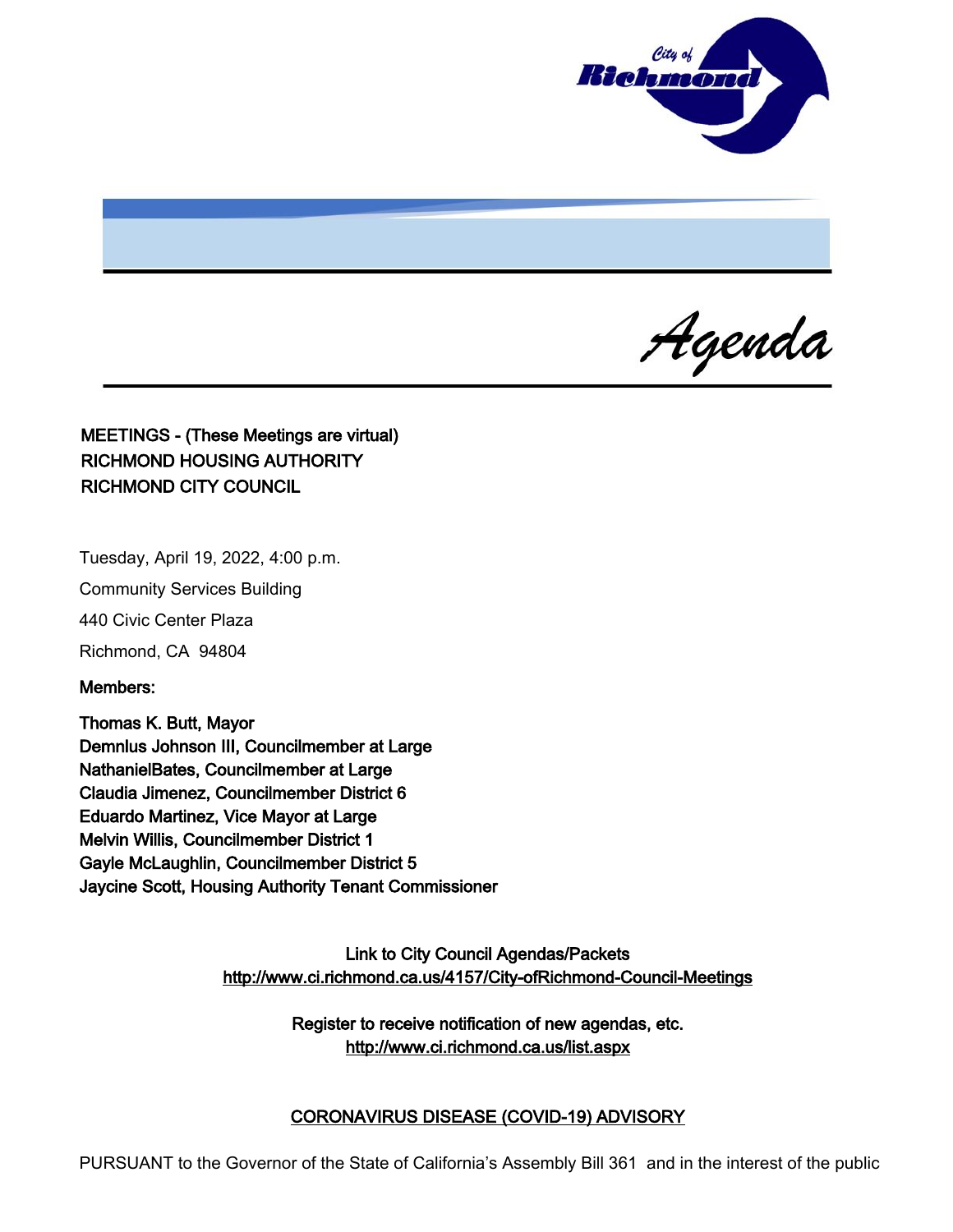health and safety, attendance at the City of Richmond City Council meeting will be limited to Council members, essential City of Richmond staff, and members of the news media. Public comment will be confined to items appearing on the agenda and will be limited to the methods provided below.

## How to watch the meeting from home:

- 1. KCRT Comcast Channel 28 or AT&T Uverse Channel 99
- 2. Livestream online at <http://www.ci.richmond.ca.us/3178/KCRT-Live>

Public comment may be submitted by mail, eComment, email and/or Zoom video conference in the manner that follows, provided that no member of the public may submit more than one verbal comment per agenda item.

Via mail: received by 1:00 p.m. the day of the meeting, sent to 450 Civic Center Plaza, 3rd Floor, Office of the Clerk, Richmond, CA 94804.

Via eComments: eComments are available once an agenda is published. Locate the meeting in "upcoming meetings" and click the comment bubble icon. Click on the item you wish to comment on. eComments can be submitted when the agenda is published and until the conclusion of public comments for the agenda item. eComments can be viewed by the City Council and members of the public as they are submitted. Email your comment to [cityclerkdept@ci.richmond.ca.us](mailto:cityclerkdept@ci.richmond.ca.us) should you have difficulty submitting an eComment during a meeting.

Via email: to [cityclerkdept@ci.richmond.ca.us](mailto:cityclerkdept@ci.richmond.ca.us) by 1:00 p.m. the day of the meeting. Emails MUST contain in the subject line 1) public comments – Open Session prior to Closed Session; 2) public comments – Open Forum; or 3) public comments agenda item #\_\_ [include the agenda item number]. All such email with correctly labeled subject lines will be posted on-line and emailed to the City Council before the meeting is called to order. Email received after 1:00 p.m. will be posted on-line following the meeting as part of the supplemental materials attached to the meeting minutes.

Via Zoom by video conference: for Open Session and City Council: Please click the link below to join the webinar:

https://zoom.us/j/99312205643?pwd=MDdqNnRmS2k4ZkRTOWhlUldQOUF1Zz09 Passcode: ccmeeting

By iPhone one-tap: US: +16699006833,,99312205643# or +13462487799,,99312205643# By Telephone: Dial (for higher quality, dial a number based on your current location): US: +1 669 900 6833 or +1 346 248 7799 or +1 253 215 8782 or +1 312 626 6799 or +1 929 205 6099 or +1 301 715 8592 Webinar ID: 993 1220 5643 International numbers available: <https://zoom.us/u/aehrwCgISx>

To comment by video conference: click on the Participants button at the bottom of your screen and select the "Raise Your Hand" button to request to speak when Public Comment is being asked for. When called upon, press the unmute button. After the allotted time, you will then be re-muted. \*\*

To comment by phone: you will be prompted to "Raise Your Hand" by pressing "\*9" to request to speak when Public Comment is asked for. When called upon, you will be asked to unmuted by pressing \*6. After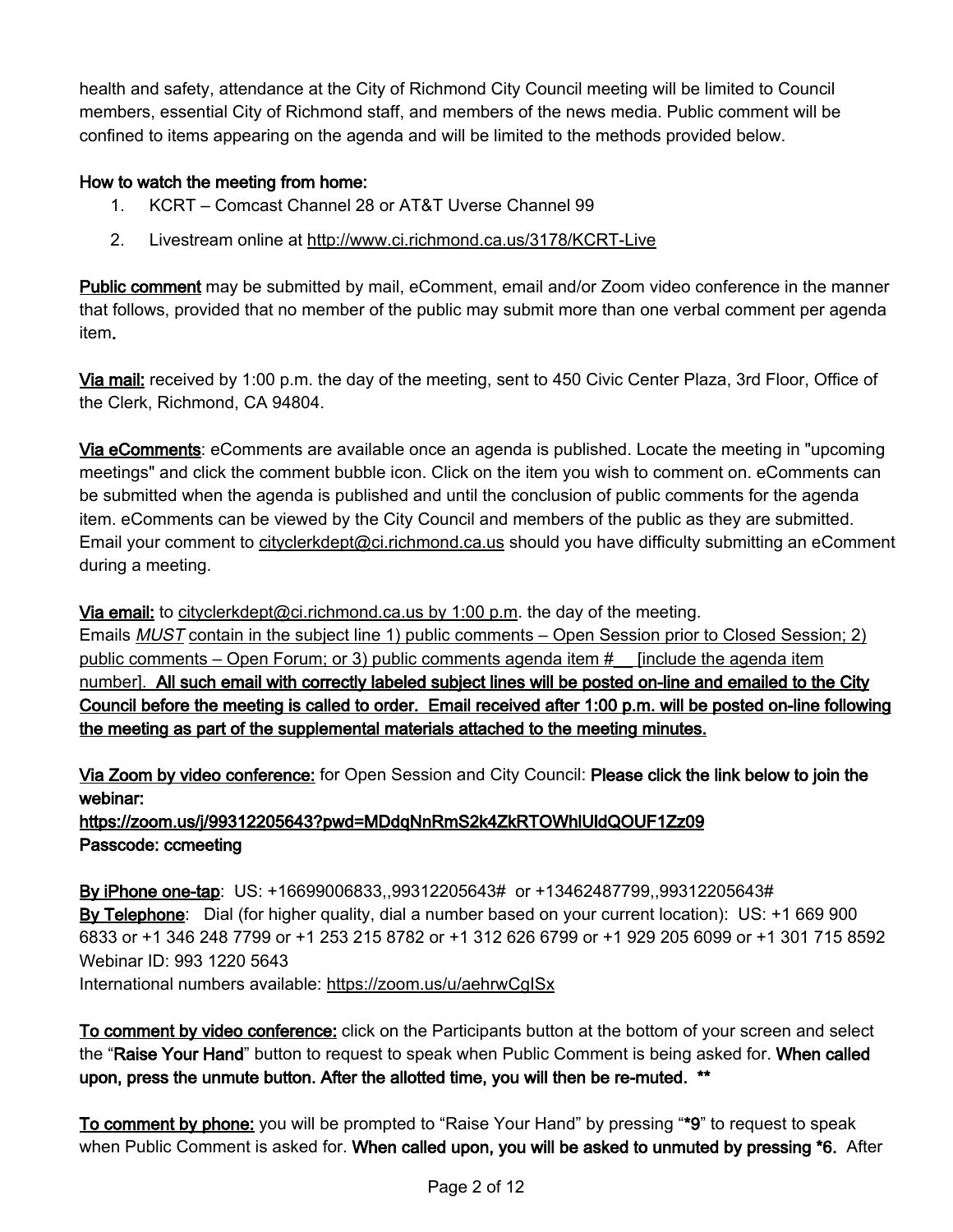the allotted time, you will then be re-muted. Instructions of how to raise your hand by phone are available at:

[https://support.zoom.us/hc/en-us/articles/201362663 -Joining-a-meeting-by-phone.](https://support.zoom.us/hc/en-us/articles/201362663%20-Joining-a-meeting-by-phone.) \*\*

\*\*The mayor will announce the agenda item number and open public comment when appropriate.

## The City cannot guarantee that its network and/or the site will be uninterrupted. To ensure that the City Council receives your comments, you are strongly encouraged to submit your comments in writing in advance of the meeting.

## AB 361 Procedures in the Event of Technical Difficulties: In the event the meeting broadcast is disrupted, or if a technical issue on the agency's end disrupts public participation, the legislative body board cannot take any further action on the agenda until the technical issue is resolved.

Properly labeled public comments will be considered a public record, put into the official meeting record, available after the meeting as supplemental materials, and will be posted as an attachment to the meeting minutes when the minutes are posted: [http://www.ci.richmond.ca.us/Archive.aspx?AMID=31.](http://www.ci.richmond.ca.us/Archive.aspx?AMID=31)

## Accessibility for Individuals with Disabilities:

Upon request, the City will provide for written agenda materials in appropriate alternative formats, or disability-related modification or accommodation, including auxiliary aids or services and sign language interpreters, to enable individuals with disabilities to participate in and provide comments at/related to public meetings. Please submit a request, including your name, phone number and/or email address, and a description of the modification, accommodation, auxiliary aid, service or alternative format requested at least two days before the meeting. Requests should be emailed to [cityclerkdept@ci.richmond.ca.us](mailto:cityclerkdept@ci.richmond.ca.us) or submitted by phone at 510-620-6513, ext. 9, or 510-620-6509. Requests made by mail to City Clerk's Office, City Council meeting, 450 Civic Center Plaza, Richmond, CA 94804 must be received at least two days before the meeting. Requests will be granted whenever possible and resolved in favor of accessibility.

## Effect of Advisory on In-person public participation:

During the pendency of Assembly Bill 361, the language in this Advisory portion of the agenda supersedes any language contemplating in-person public comment.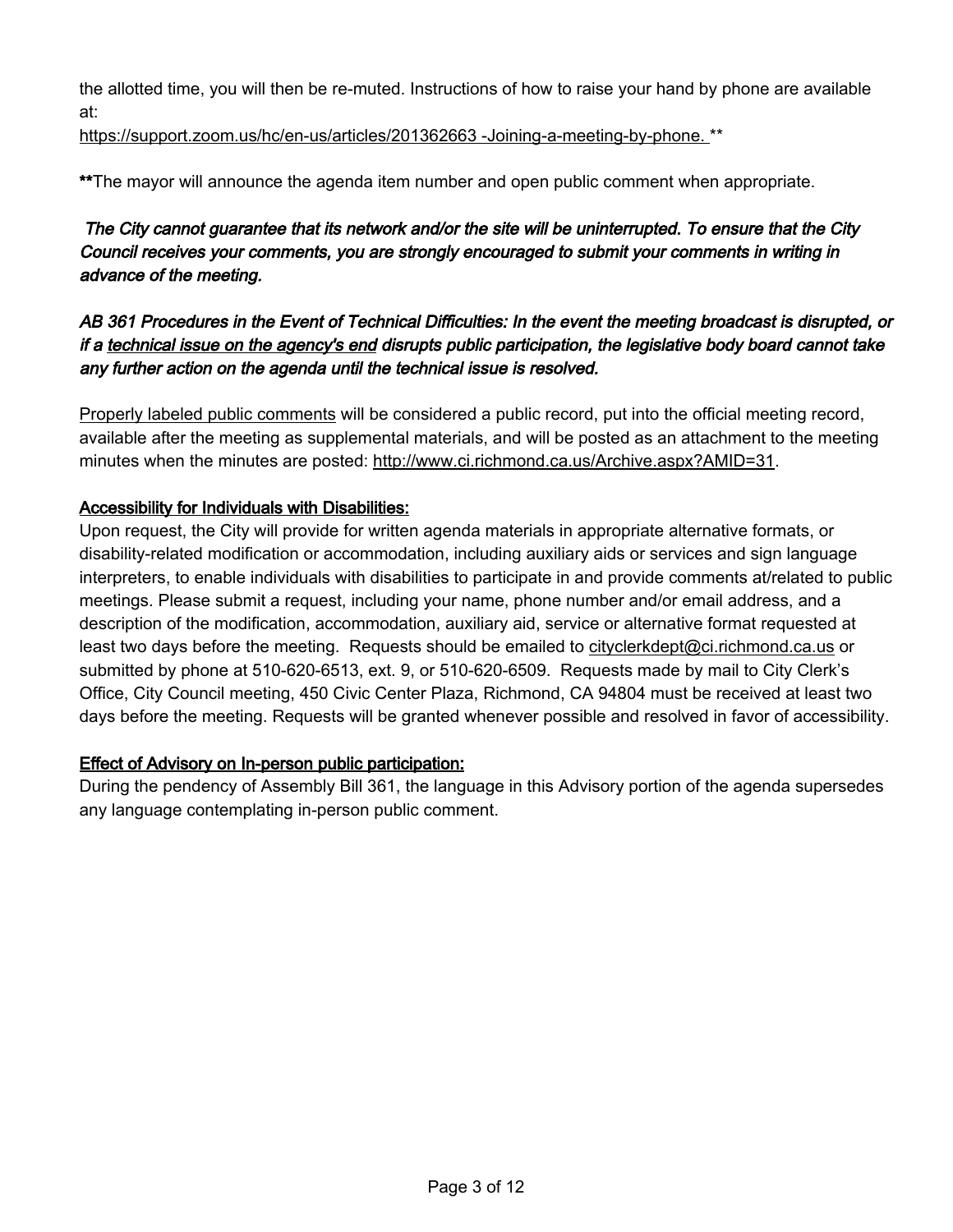## A. OPEN SESSION TO HEAR PUBLIC COMMENT BEFORE CLOSED SESSION

4:00 p.m.

## B. ROLL CALL

.

C. CLOSED SESSION

#### C.1. PUBLIC EMPLOYEE PERFORMANCE EVALUATION (Government Code Section 54957)

• Title: City Manager

#### C.2. CONFERENCE WITH LEGAL COUNSEL - EXISTING LITIGATION (paragraph (1) of Subdivision [d] of Government Code Section 54956.9)

- City of Richmond v. Thomas K. Butt
- SPRAWLDEF et al. v. City of Richmond
- The Guidiville Rancheria of California, et al. v. The United States of America, et. al.
- North Coast Rivers Alliance et al./Point Molate Alliance et al. v. City of Richmond
- Randy Oliver v. City of Richmond, et al.

#### C.3. CONFERENCE WITH LEGAL COUNSEL - ANTICIPATED LITIGATION (Significant exposure to litigation pursuant to paragraph (2) or (3) of Subdivision (d) [as applicable] of Government Code Section 54956.9)

Three cases:

In light of the California Court of Appeal's decision in Fowler v. City of Lafayette, the City Attorney's Office is attaching to this agenda four communications regarding the amended judgment and various agreements related to Point Molate. These letters provide the existing facts and circumstances for going into closed session on these items pursuant to California Government Code Section 54956.9(d)(2) and (e)(3).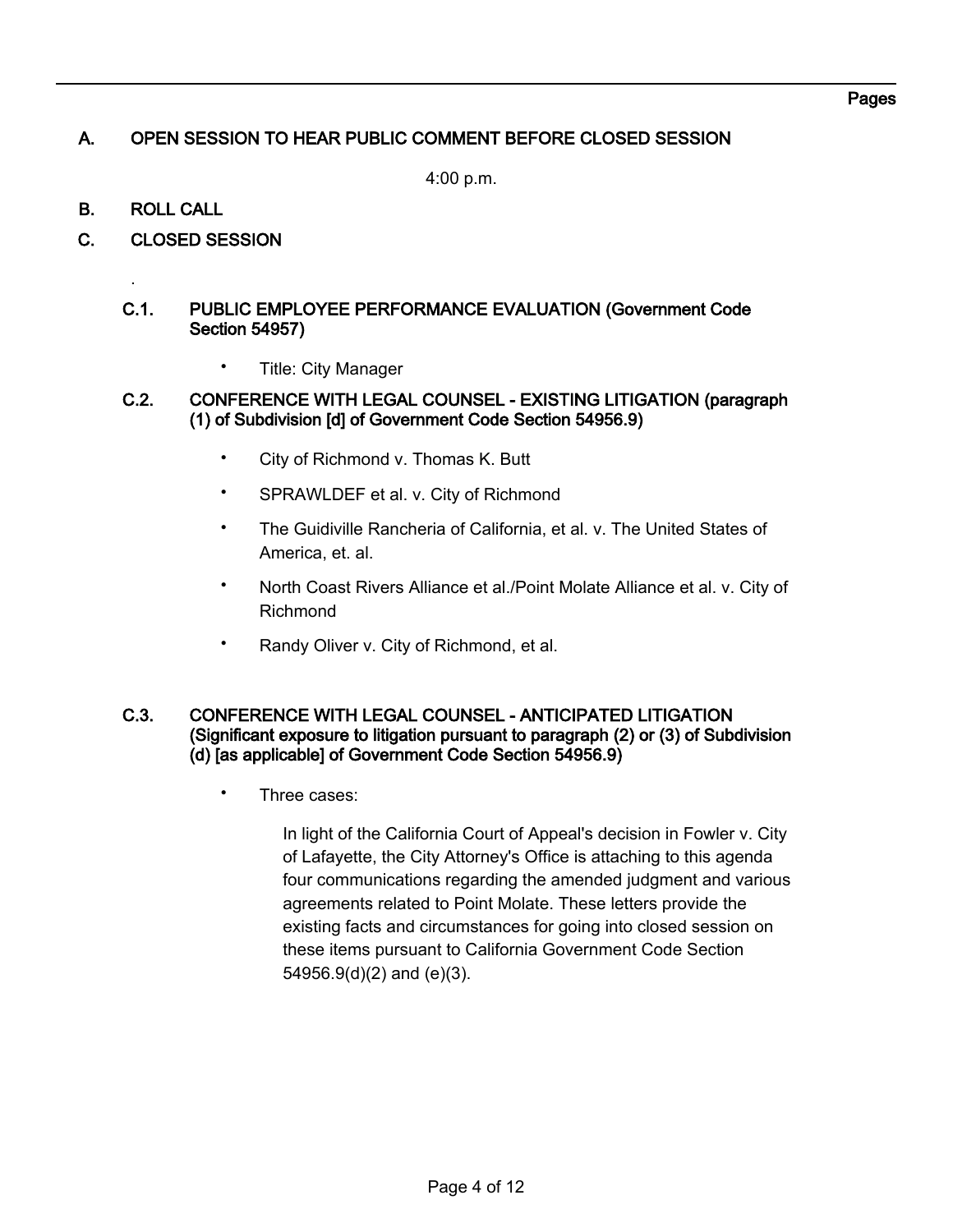## C.4. CONFERENCE WITH LABOR NEGOTIATORS (Government Code Section 54957.6)

• Agency Representatives: Jaclyn Gross and Anil Comelo

Employee organizations:

- 1. SEIU Local 1021 Full Time and Part Time Unit
- 2. IFPTE Local 21 Mid-Level Management and Executive Management Units
- 3. Richmond Police Officers Association RPOA
- 4. Richmond Police Management Association RPMA
- 5. IAFF Local 188
- 6. Richmond Fire Management Association RFMA

#### C.5. LIABILITY CLAIMS (Government Code Section 54956.9)

• Winehaven Legacy LLC v. City of Richmond

\_\_\_\_\_\_\_\_\_\_\_\_\_\_\_\_\_\_\_\_\_\_\_\_\_\_\_\_\_\_\_\_\_\_\_\_\_\_\_\_\_\_\_\_\_\_\_\_\_\_\_\_\_\_\_\_

#### C.6. CONFERENCE WITH LEGAL COUNSEL - ANTICPATED LITIGATION (initiation of litigation pursuant to paragraph (4) of Subdivision (d) of Government Code Section 54956.9)

• One case - Veolia Mediation

#### D. PUBLIC COMMENT BEFORE CLOSED SESSION

#### E. ADJOURN TO CLOSED SESSION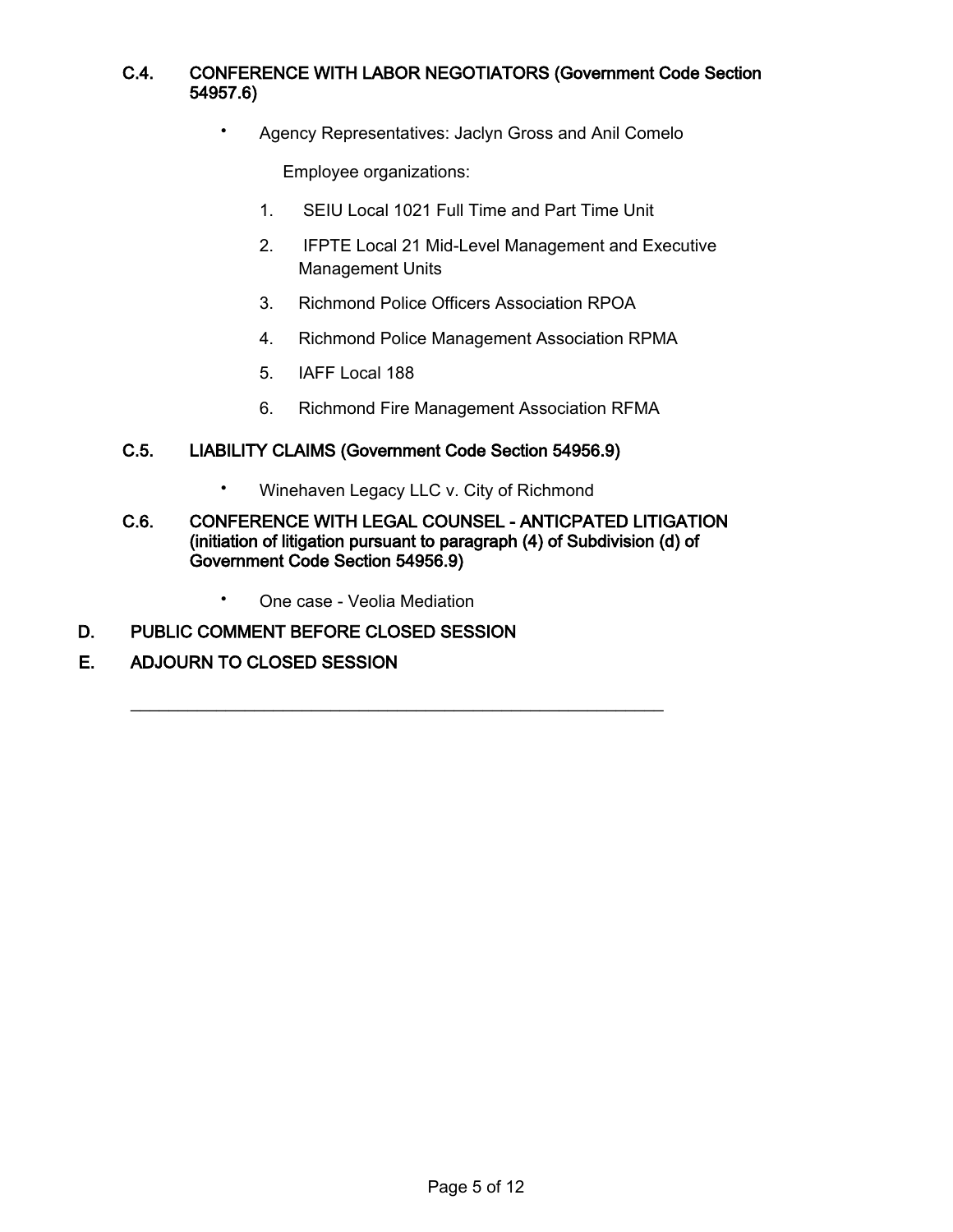## F. SPECIAL MEETING OF THE RICHMOND HOUSING AUTHORITY

6:25 p.m.

## G. ROLL CALL

- H. PUBLIC COMMENT INSTRUCTIONAL VIDEO
- I. STATEMENT OF CONFLICT OF INTEREST
- J. AGENDA REVIEW

## K. HOUSING AUTHORITY CONSENT CALENDAR

## K.1. Housing Authority Meeting Minutes **13** Authority Meeting Minutes **13**

APPROVE the minutes of the special February 15 and March 15, 2022, Richmond Housing Authority meetings – City Clerk's Office (Pamela Christian 510-620-6513).

#### K.2. Continued use of teleconference technology for meetings of the Board of Commissioners of the Richmond Housing Authority

\_\_\_\_\_\_\_\_\_\_\_\_\_\_\_\_\_\_\_\_\_\_\_\_\_\_\_\_\_\_\_\_\_\_\_\_\_\_\_\_\_\_\_\_\_\_\_\_\_\_\_\_\_\_\_

ADOPT a resolution requiring the continued use of teleconferencing for the meetings of the Board of Commissioners of the Richmond Housing Authority pursuant to the provisions of AB 361 – City Clerk's Office (Pamela Christian 510-620-6513).

#### L. ADJOURNMENT

16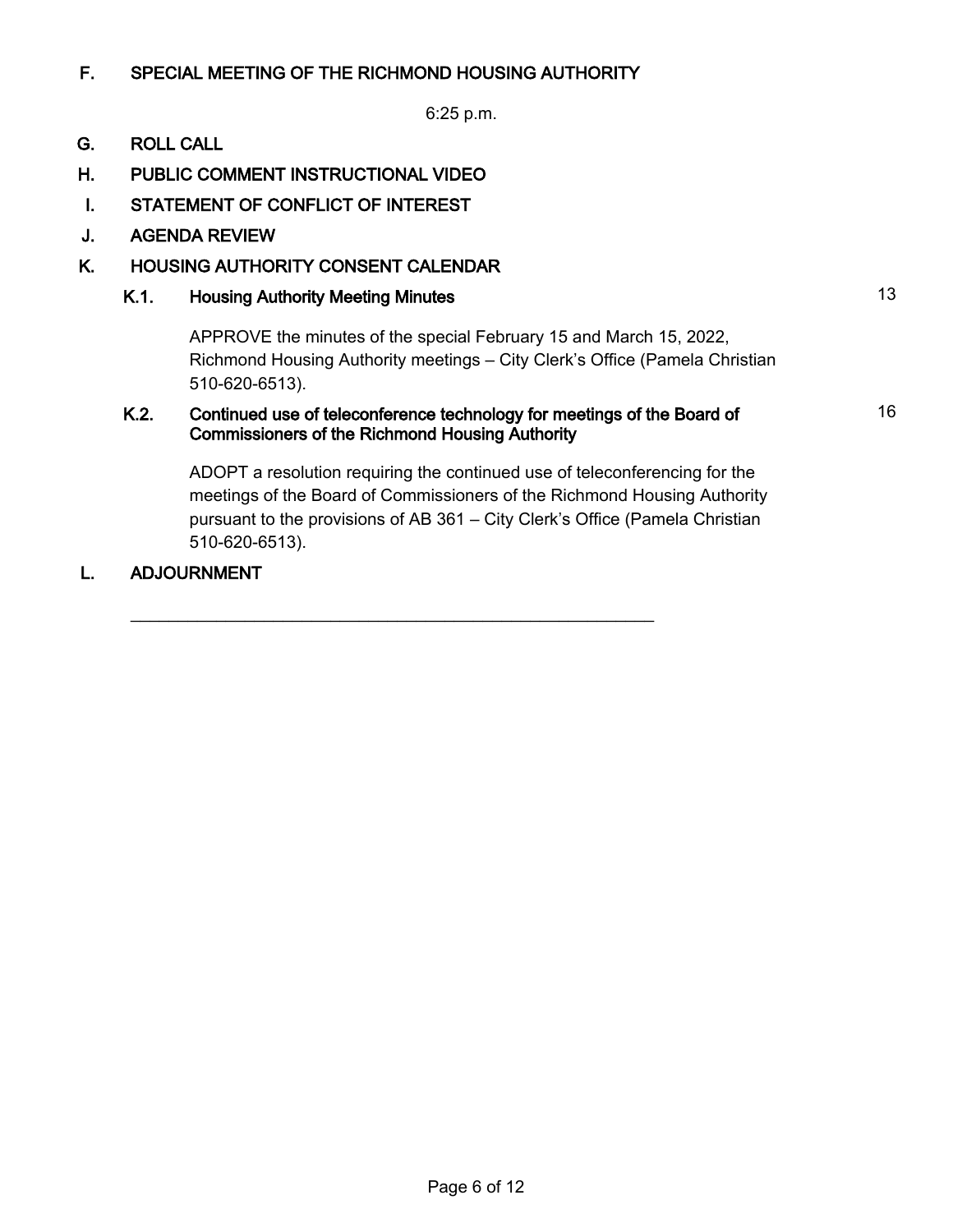## M. REGULAR MEETING OF THE RICHMOND CITY COUNCIL

6:30 p.m.

- N. ROLL CALL
- O. STATEMENT OF CONFLICT OF INTEREST
- P. AGENDA REVIEW
- Q. REPORT FROM THE CITY ATTORNEY OF FINAL DECISIONS MADE DURING CLOSED SESSION
- R. REPORT FROM THE CITY MANAGER (public comment allowed under Open Forum)
- S. REPORT FROM THE IMPLEMENTATION SUB-COMMITTEE FOR REIMAGINING TASK FORCE - 3rd Tuesday (public comment allowed under Open Forum)
- T. OPEN FORUM FOR PUBLIC COMMENT
- U. CITY COUNCIL CONSENT CALENDAR
	- U.1. City Attorney's Office

#### U.1.a. Second Reading and Adoption of an Ordinance to Revise and Amend Richmond Municipal Code Chapter 12.30

ADOPT an Ordinance (second reading) amending RMC Chapter 12.30 ("Video Service Provider, Utility and Special District Encroachments") by incorporating Chapter 12.29 ("Street Opening and Pavement Restoration Regulations"); adding provisions that address private landowner encroachments into the public Right-of-Way (ROW); easements; and street vacations; retitling Chapter 12.30 "Encroachments and Easements," and rescinding Chapter 12.29 in its entirety - City Attorney's Office/Public Works Department (Dave Aleshire 510-620-6509/Joe Leach 510-620-3008).

#### U.2. City Clerk's Office

## U.2.a. City Council Meeting Minutes 188

APPROVE the minutes of the regular February 15, 22, special February 24, regular March 1 and 15, special March 18, and regular March 22, 2022, Richmond City Council meetings – City Clerk's Office (Pamela Christian 510-620-6513).

#### U.2.b. Continued use of teleconferencing for the meetings of all City legislative bodies

ADOPT a resolution requiring the continued use of teleconferencing for the meetings of all City legislative bodies pursuant to the provisions of Assembly Bill 361 – City Clerk's Office (Pamela Christian 510-620-6513).

20

234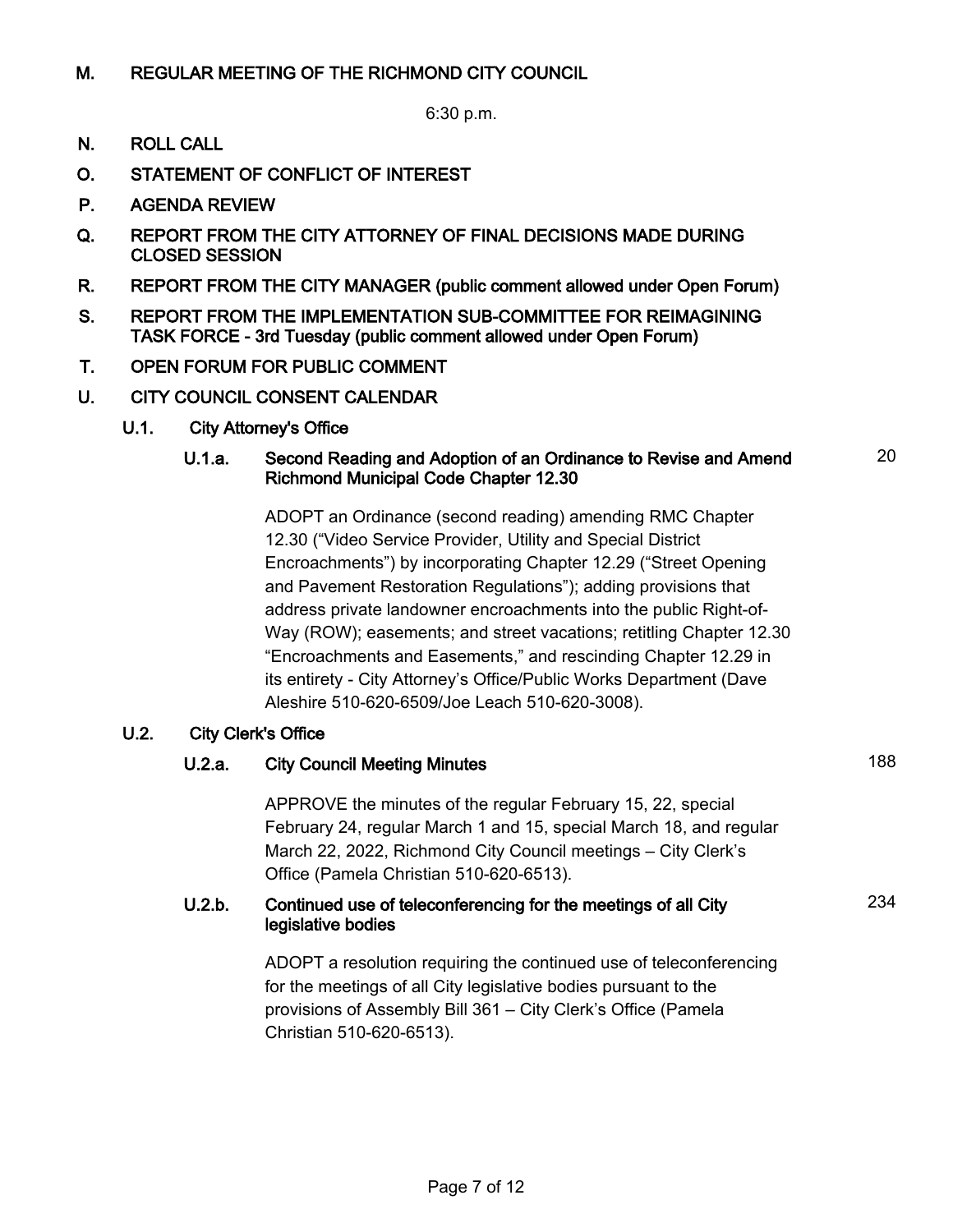## U.2.c. Ordinance Adjusting the Boundaries of Council Districts 238

ADOPT an ordinance (second reading) of the City Council of the City of Richmond adjusting the boundaries of the six City Council Districts and adopting a new official Council District Map No. 201, for the City of Richmond based on the results of the 2020 decennial census and amending RMC section 2.16.050 – City Clerk's Office (Pamela Christian 510-620-6513).

#### U.3. City Manager's Office

## U.3.a. Acquisition of the Richmond Housing Authority (RHA) Administration Building

ADOPT a resolution approving the acquisition of the Richmond Housing Authority (RHA) administration building (360 S. 27th Street); and AUTHORIZE the city manager or their designee to execute final form of agreements and any supporting U.S. Department of Housing and Urban Development (HUD) documents to facilitate the transfer and sale of the RHA administration building to the City of Richmond for \$1.00 – City Manager's Office (Shasa Curl 510-620-6512).

## U.4. Community Development

#### U.4.a. Regional Early Action Planning (REAP) Grant Acceptance and Appropriation

ADOPT a resolution accepting and appropriating the City's Regional Early Impact Planning (REAP) grant suballocation funds to be used for preparation of the  $6<sup>th</sup>$  Cycle Housing Element Update for Fiscal Year 2021-2022 – Community Development Department (Lina Velasco/Andrea Villarroel 510-620-6620/Chris Castanchoa 510-620- 6764).

## U.4.b. Accept and Appropriate funds for Homelessness Strategic Plan 281

ADOPT a resolution accepting and appropriating the \$50,000 in funds received from All Home, via the Tides Center, to support development of the City's Homelessness Strategic Plan – Community Development Department (Lina Velasco/Chris Castanchoa 510-620- 6764).

## U.5. Economic Development

## U.5.a. Amendment to Increase Size and Budget for Osprey Bird Sculpture 284

ACCEPT and APPROPRIATE into the Fiscal Year 2021-2022 Public Art Percent for Art Fund budget \$20,000 received from Ridgeline Property Group; and APPROVE a \$20,000 amendment to the contract with Scientific Art Studio, for a total amount not to exceed \$85,000, for the design, fabrication, and installation of the Osprey Bird sculpture – Economic Development (Winifred Day 510-620- 6952).

253

278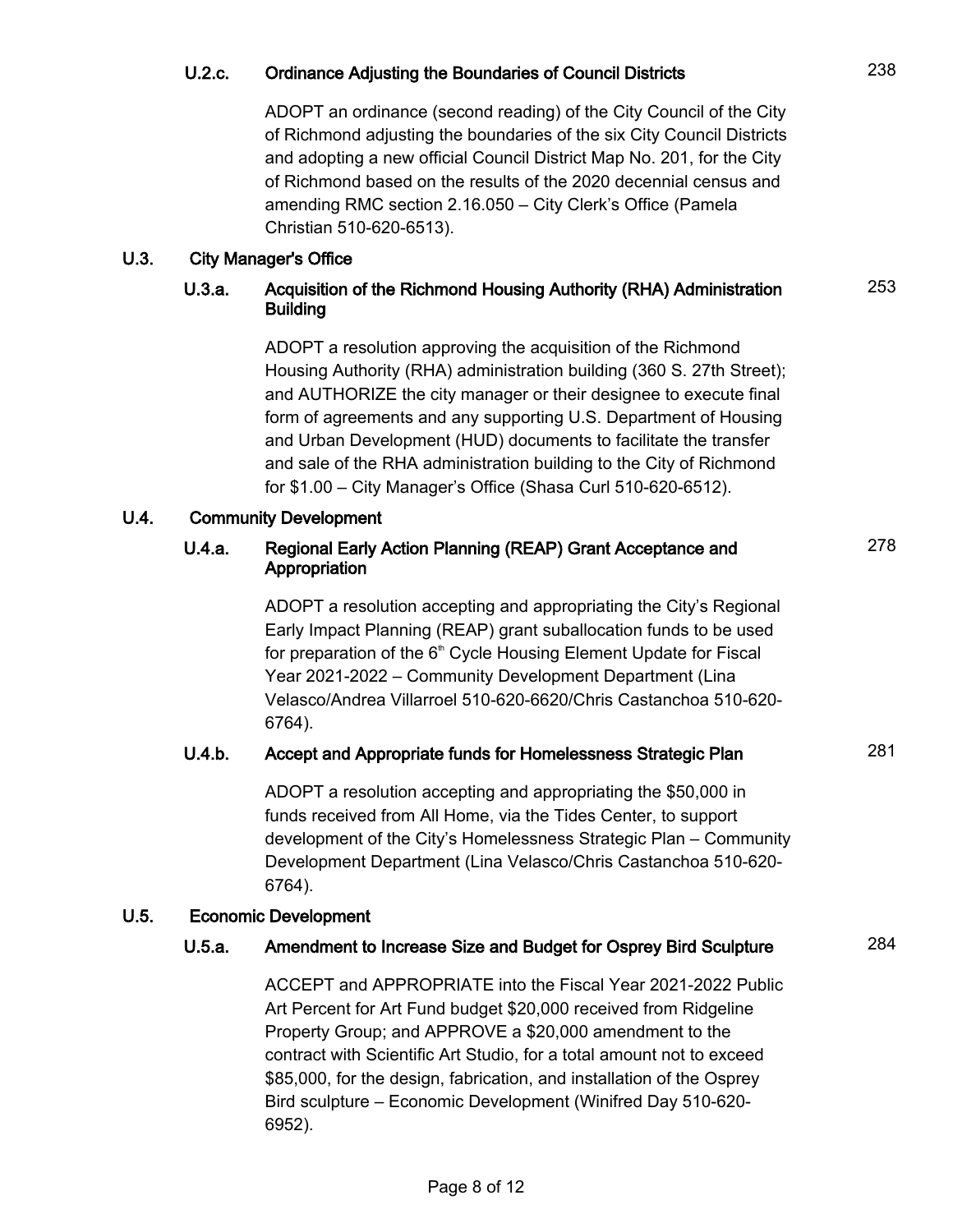# U.6. Human Resources U.6.a. Amend Resolution for CalPERS Industrial Liability Retirement 316 AMEND Resolution No. 241-95 to delegate authority to the Human Resources Manager(s) and the Director of Human Resources/Personnel Director to (1) file Employer Originated Applications on behalf of the City for disability retirement of all employees and (2) approve or deny industrial disability retirement based on credible medical documentation. Such approval will not rescind the Risk Manager's existing authority by taking either of the aforementioned actions – Human Resources Department (Laura Marquez/Erika Carty 510-620-6974). U.7. Mayor's Office U.7.a. Education and Sharing Day, USA – April 12, 2022 **1998** 320 PROCLAMATION declaring April 12, 2022, as Education and Sharing Day, USA in the City of Richmond – Office of the Mayor (Mayor Tom Butt 510-620-6503). U.7.b. Global Love Day – May 1, 2022  $323$ PROCLAMATION declaring May 1, 2022, as Global Love Day in the City of Richmond – Office of the Mayor (Mayor Tom Butt 510-620- 6503). U.7.c. Appointment to the Shimada Commission 326 APPROVE appointment(s) to update the Shimada Friendship Commission; APPOINT Arianna Rodriguez, new appointment, seat #9, filing an unexpired term with an expiration date of December 31, 2025 - Office of the Mayor (Mayor Tom Butt 510-620-6503). U.7.d. Appointment to the Youth Council 329 APPROVE action(s) to update the Youth Council; APPOINT Makenzie Cutrer, new appointment, seat #7, term expiration date October 1, 2022 - Office of the Mayor (Mayor Tom Butt 510-620- 6503). U.7.e. Appointment to the Zhoushan Commission 332 APPROVE appointment(s) to the Richmond-Zhoushan Sister City Commission; APPOINT Leonard Berry, re-appointment, seat #8, term expiration date December 31, 2024 – Office of the Mayor (Mayor Tom Butt 510-620-6503). U.7.f. Appointment to the HPC 335 APPROVE appointment(s) to the Historic Preservation Commission;

APPOINT Linda Hemmila, appointment, seat #3, term expiration date July 31, 2026 – Office of the Mayor (Mayor Tom Butt 510-620-6503).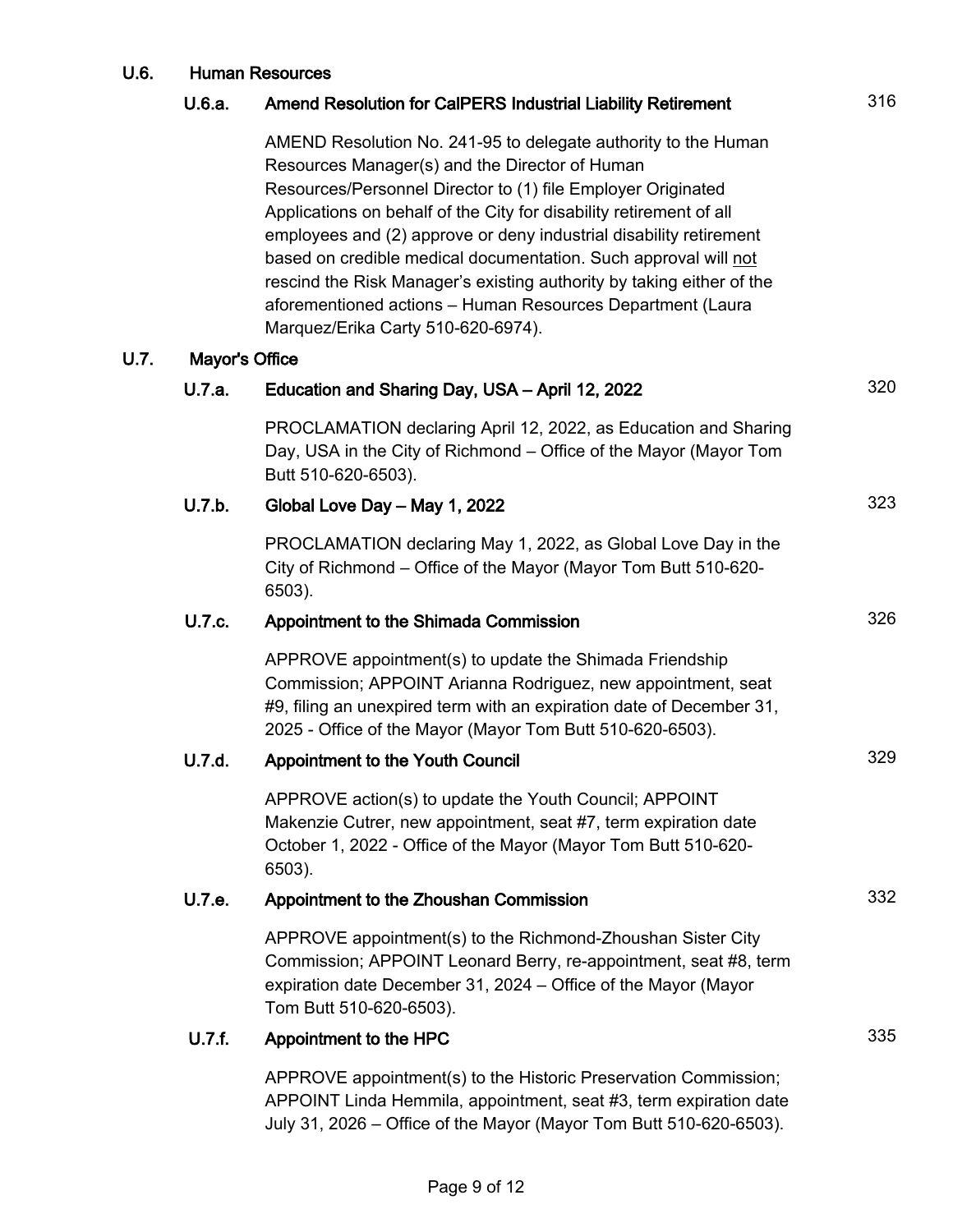# U.7.g. Appointment to the HRHRC 337 APPROVE appointment(s) to the Human Rights and Human Relations Commission; APPOINT Ellen Seskin, new appointment, seat #8, term expiration date March 30, 2025 - Office of the Mayor (Mayor Tom Butt 510-620-6503). U.7.h. Council Appointment to Public Bank East Bay **Council Appointment** to Public Bank East Bay APPROVE the appointment of Councilmember Gayle McLaughlin to the Public Bank East Bay – Office of the Mayor (Mayor Tom Butt 510- 620-6503). U.8. Police Department U.8.a. Proposed Resolution Authorizing the Acceptance and Appropriation of Grant Funding from the Office of Justice Programs (OJP) Edward Byrne Memorial Justice Assistance Grant (JAG) 2021 for the Purchase of Police Safety Equipment. 340 ADOPT a resolution to ACCEPT and APPROPRIATE \$77,500 in funding from the Edward Byrne Memorial Justice Assistance Grant (JAG) Program awarded to the Richmond Police Department for the purchase of police safety equipment – Police Department (Acting Chief Louie Tirona 510-621-1802). U.8.b. Ordinance to Approve a Military Equipment Funding Acquisition and Use Policy. 368 INTRODUCE an ordinance (first reading) pursuant to state law (Assembly Bill 481), to approve a Military Equipment Funding, Acquisition, and Use Policy - City Attorney's Office/Police Department (Dave Aleshire 510-620-6509/Louie Tirona 510-620-6655). U.9. Public Works U.9.a. Hilltop Advertising Sign Removal 387 APPROVE a contract with YESCO for removal of the damaged Hilltop Outdoor Advertising Sign in the Hilltop District along the I-80 Freeway, for an amount not to exceed \$35,000, including the low bid plus \$6,251 contingency - Public Works Department (Joe Leach 510- 620-5478). U.9.b. Conversion of two (2) Parks Construction Maintenance Works Positions to Groundskeeper/Gardener Positions in the Parks Division. 424 ADOPT a resolution to AMEND the Fiscal Year 2021-2022 Budget and the current Position Control List for Public Works Department, Parks Administration Division, to convert two (2) of the Parks Construction Maintenance Worker positions to two (2) Groundskeeper/Gardener positions – Public Works Department (Joe Leach /Greg Hardesty 510-620-5478).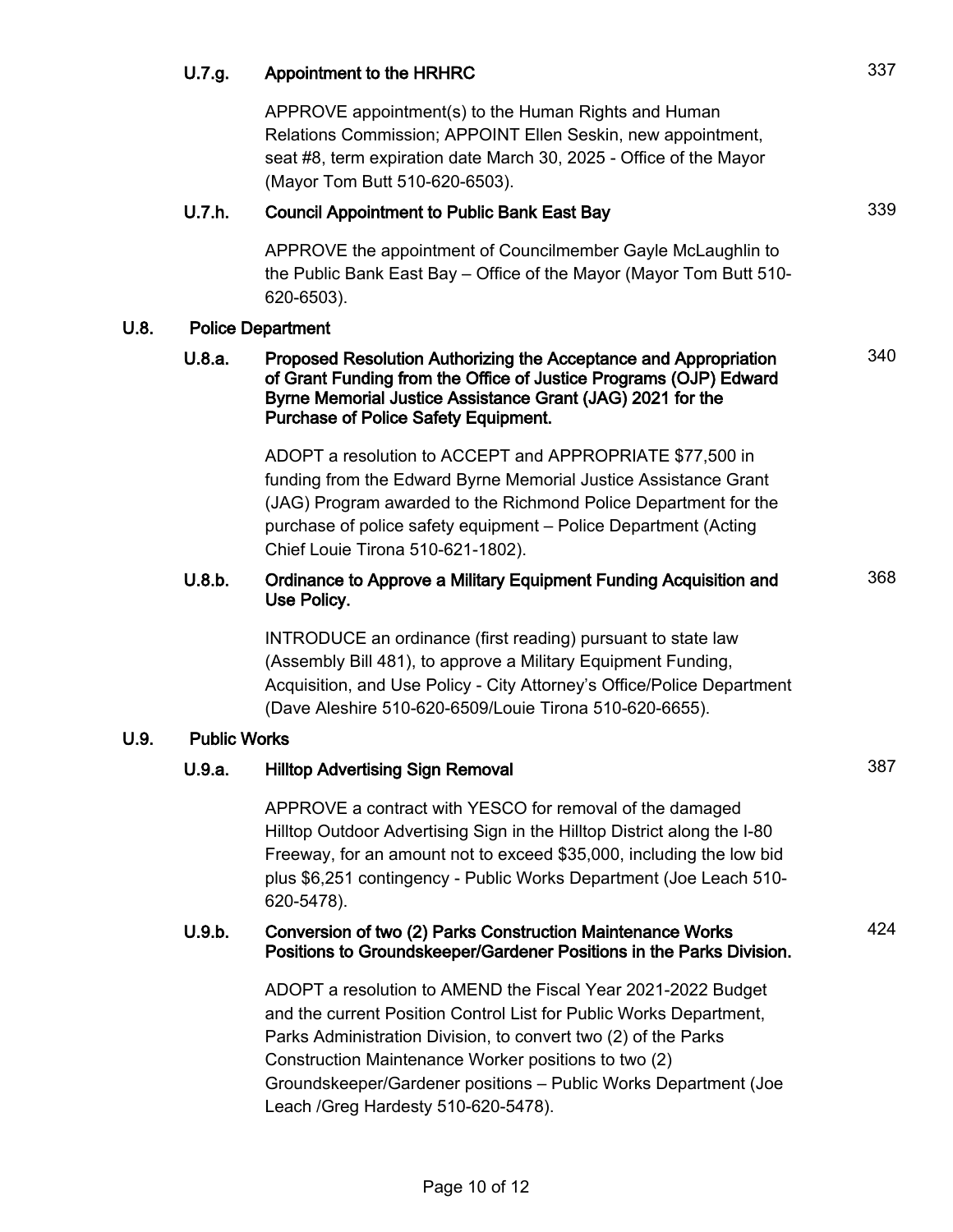|    |                                     | U.9.c.                                                                                                                                                                                                                                      | <b>Street Sweeper Lease Agreement with Owen Equipment</b>                                                                                                                                                                                                                                                                                                        | 437 |
|----|-------------------------------------|---------------------------------------------------------------------------------------------------------------------------------------------------------------------------------------------------------------------------------------------|------------------------------------------------------------------------------------------------------------------------------------------------------------------------------------------------------------------------------------------------------------------------------------------------------------------------------------------------------------------|-----|
|    |                                     |                                                                                                                                                                                                                                             | APPROVE a contract with Owen Equipment for a two (2) year lease<br>agreement with a one (1) year option to renew at a rate of \$10,200<br>per month, plus tax and environmental fees - Public Works<br>Department (Joe Leach 510-620-5478/Dee Karnes 510-307-3044).                                                                                              |     |
|    |                                     | U.9.d.                                                                                                                                                                                                                                      | Appropriate funding from Risk Management for NCE Contract 4200<br><b>Amendment 3</b>                                                                                                                                                                                                                                                                             | 468 |
|    |                                     |                                                                                                                                                                                                                                             | APPROVE the appropriation of funds from Risk Management to<br>NCE's on-call professional services contract, in an amount not-to-<br>exceed \$400,000, from 50182316-400642-01D16 - Public Works<br>Department (Joe Leach 620-5478).                                                                                                                              |     |
|    |                                     | U.9.e.                                                                                                                                                                                                                                      | Contract with COWI North America regarding the Terminal Four<br><b>Wharf Removal Project</b>                                                                                                                                                                                                                                                                     | 477 |
|    |                                     |                                                                                                                                                                                                                                             | APPROVE a sole-source contract with COWI North America, in an<br>amount not to exceed \$279,140, to prepare the final construction and<br>technical specifications for bid documents for the Terminal 4 Wharf<br>Removal Project, to be funded by various grants awarded to the City<br>for this project - Public Works Department (Joe Leach 510-620-<br>5478). |     |
|    |                                     | U.9.f.                                                                                                                                                                                                                                      | Approve Final Payment to Municipal Maintenance Equipment for<br><b>Repairs</b>                                                                                                                                                                                                                                                                                   | 579 |
|    |                                     |                                                                                                                                                                                                                                             | APPROVE final payment to Municipal Maintenance Equipment for<br>repairs to a patch truck, in an amount not to exceed \$12,562.48 -<br>Public Works Department (Joe Leach 510-620-5478).                                                                                                                                                                          |     |
| V. |                                     | <b>BUDGET SESSION</b>                                                                                                                                                                                                                       |                                                                                                                                                                                                                                                                                                                                                                  |     |
|    | V.1.<br><b>Budget presentations</b> |                                                                                                                                                                                                                                             |                                                                                                                                                                                                                                                                                                                                                                  | 616 |
|    |                                     | RECEIVE budget presentations from Internal Services Departments - Finance<br>Department (Interim Director of Finance Delmy Cuellar 510-620-6740).                                                                                           |                                                                                                                                                                                                                                                                                                                                                                  |     |
| N. |                                     | <b>NEW BUSINESS</b>                                                                                                                                                                                                                         |                                                                                                                                                                                                                                                                                                                                                                  |     |
|    | W.1.                                | Receive an Update from PG&E Regarding Power Outages                                                                                                                                                                                         |                                                                                                                                                                                                                                                                                                                                                                  | 638 |
|    |                                     | RECEIVE a presentation from PG&E regarding power outages in Richmond –<br>Public Works/City Manager's Office, Economic Development (Samantha<br>Carr/Joe Leach, 510-620-6512). This item was continued from the March 22,<br>2022, meeting. |                                                                                                                                                                                                                                                                                                                                                                  |     |
|    | W.2.                                | Reinstate the Issuance of Citations in the Street Sweeping Program                                                                                                                                                                          |                                                                                                                                                                                                                                                                                                                                                                  | 657 |
|    |                                     | DISCUSS and APPROVE reinstating the citation component of the Street<br>Sweeping Program with a 90-day notification/warning period - Councilmember<br>Melvin Willis (510-412-2050).                                                         |                                                                                                                                                                                                                                                                                                                                                                  |     |

 $W$ .